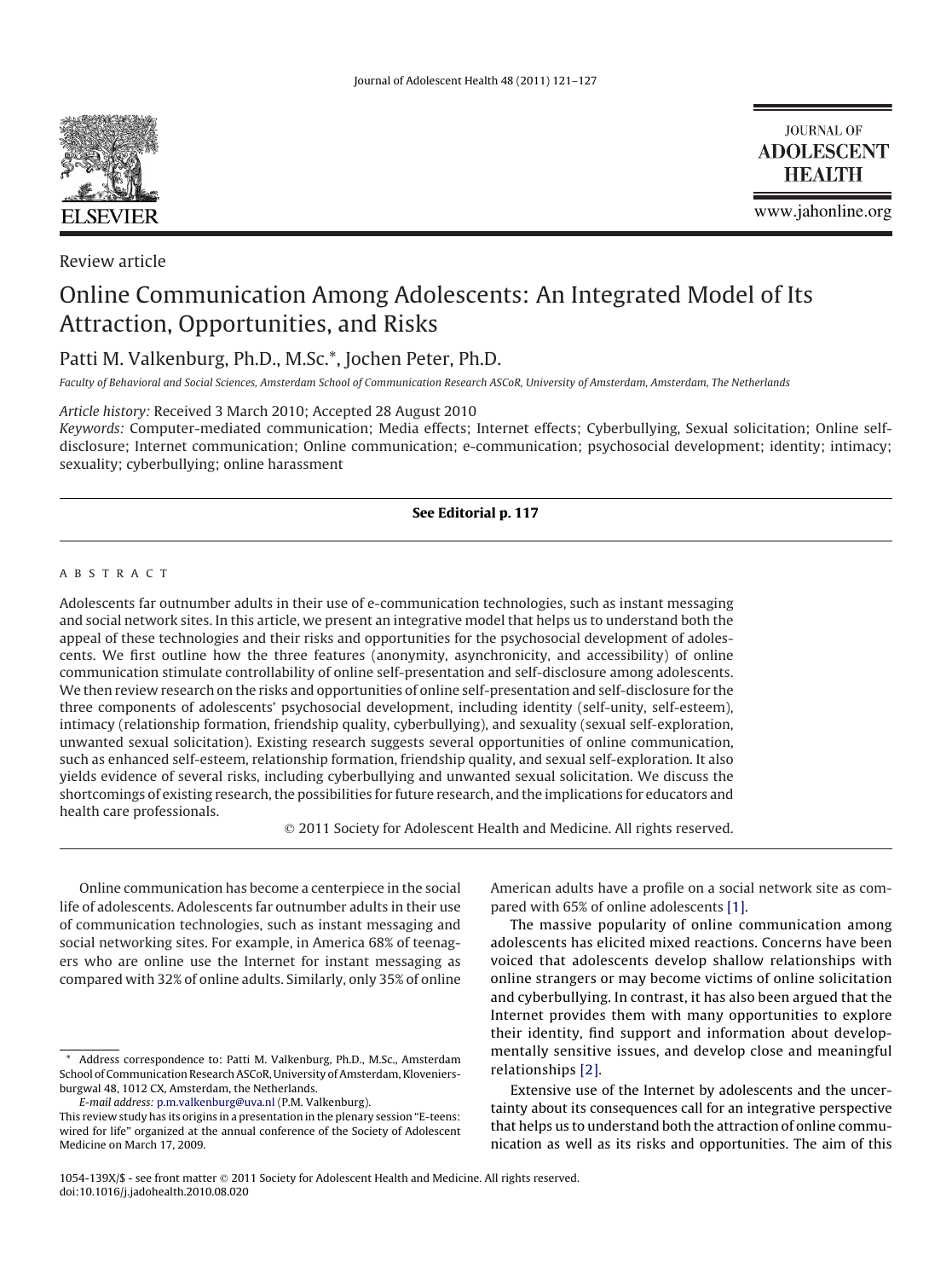review is to outline how three features of online communication (anonymity, asynchronicity, and accessibility) can stimulate controllability of self-presentation and self-disclosure skills among adolescents. Additionally, we theorize and substantiate how Internet-stimulated self-presentation and self-disclosure explains both the appeal and the effects of online communication on the following three aspects of psychosocial development: identity, intimacy, and sexuality. In this article, we focus on online communication among adolescents in everyday life, that is, their typically voluntary (and intentional) online interactions with online individuals or groups through e-technologies, such as instant messaging and social network sites.

## **Online Communication and Psychosocial Development**

Developmental researchers agree that the overarching goal for adolescents is to achieve psychosocial autonomy [\[3\].](#page-5-0) Within this overarching goal, three developmental tasks are important for psychosocial development [\[3\].](#page-5-0) First, adolescents have to develop a firm sense of their self or identity, that is, they need to achieve a secure feeling about who they are and what they wish to become. Second, they have to develop a sense of intimacy, that is, they need to acquire the abilities that are necessary to form, maintain, and terminate close, meaningful relationships with others. Third, they have to develop their sexuality, that is, they at least need to (a) become used to feelings of sexual desire, (b) define and accept their sexual orientation, and (c) learn how to engage in mutual, nonexploitative, honest, and safe sexual contacts and relationships [\[3\].](#page-5-0)

To accomplish these three developmental tasks, adolescents need to develop two important skills, that is, self-presentation and self-disclosure. Self-presentation and self-disclosure are related but different skills. They both have to be learned, practiced, and rehearsed in adolescence, and they both are vital for the development of identity, intimacy, and sexuality. Self-presentation can best be understood as selectively presenting aspects of one's self to others. Self-disclosure can be defined as revealing intimate aspects of one's true self [\[4\].](#page-5-0)

For the development of identity, intimacy, and sexuality, adolescents need to learn to present themselves to others and adjust their self-presentation according to the reactions from others. By learning from the feedback they receive, they can rehearse and validate their social identities and eventually integrate them into their self [\[4\].](#page-5-0) To develop a sense of intimacy and, more specifically, close and meaningful relationships, they need to learn how to adequately disclose intimate information. Selfdisclosure not only helps them to validate the appropriateness of their cognitions, emotions, and behaviors, but also elicits close, supportive friendships and romantic relationships through the norm of reciprocity [\[5\].](#page-5-0)

# **Identity, Intimacy, Sexuality, and Three Features of Online Communication**

Traditionally, adolescents learn and rehearse self-presentation and self-disclosure in face-to-face communication, often with peers and close friends. However, several studies suggest that self-presentation and self-disclosure—in particular to peers and close friends—increasingly take place on the Internet  $[6-8]$ . About one in three adolescents prefer online communication over face-to-face communication to talk about intimate topics, such as love, sex, and things they are ashamed about [\[8\].](#page-5-0)

Why is online communication so attractive to adolescents? A plausible explanation, which received support in several studies [\[8 –11\],](#page-5-0) is that in comparison with face-to-face communication, online communication enhances the controllability of selfpresentation and self-disclosure. This enhanced controllability, in turn, creates a sense of security in adolescents, allowing them to feel freer in their interpersonal interactions on the Internet than in face-to-face situations [\[11\].](#page-5-0) This is particularly important for adolescents, who may at times be shy and self-conscious in face-to-face settings [\[12,13\].](#page-5-0) The enhanced controllability of self-presentation and self-disclosure provides them with the opportunity to overcome the social hindrances that they typically encounter in offline communication settings [\[9\].](#page-5-0)

Three features of online communication encourage this enhanced controllability of self-presentation and self-disclosure. These features may differ by Internet application, but they can often also be selectively adjusted by the adolescent. These features include (1) anonymity, (2) asynchronization, (3) and accessibility.

## *Anonymity*

On the Internet, adolescents can experience and explore several forms of anonymity. The most extreme form is source anonymity [\[14\].](#page-5-0) It refers to the situation wherein online communication, for example in a chat room or online support network, cannot be attributed to a specific individual (i.e., source). Another common form of anonymity is audiovisual anonymity, which refers to either the lack, or the reduction, of nonverbal (visual or auditory) cues conveyed in online communication. In some Internet applications, such as instant messaging and social network sites, it is uncommon to retain source anonymity. However, these applications give adolescents ample opportunity to control the richness of the cues they wish to convey. Adolescents can easily decide whether they present only verbal information or whether they enrich this information with visual and/or audio cues.

Anonymity affects the controllability of self-presentation and self-disclosure. For a long time, it has been assumed that anonymity simulates deindividuation effects, defined as the loss of one's sense of individuality and personal responsibility [\[15\].](#page-5-0) Recent studies on computer-mediated communication still acknowledge that anonymous online communication has some deindividuating effects [\[16\].](#page-5-0) For example, it can lead to a reduced tendency to worry about what others think about one's selfpresentation, and also to react on the spur of the moment, primarily on the basis of one's present emotional state [\[17\].](#page-5-0)

The anonymity-induced control of self-presentation and selfdisclosure can affect adolescents' psychosocial development in positive and negative ways. Online anonymity may lead to less concern about their physical appearance (e.g., pimples, blushes), which may facilitate adolescents' online self-disclosure and selfpresentation, and, as a result, their opportunities for approval and social acceptance [\[18\].](#page-5-0) In contrast, online anonymity may also stimulate impulsive reactions, which may result in disinhibited, aggressive, and insulting comments, as well as in cyberbullying and online harassment of peers.

#### *Asynchronicity*

Most online communication is asynchronous, that is, it allows adolescents to change and reflect on what they write before they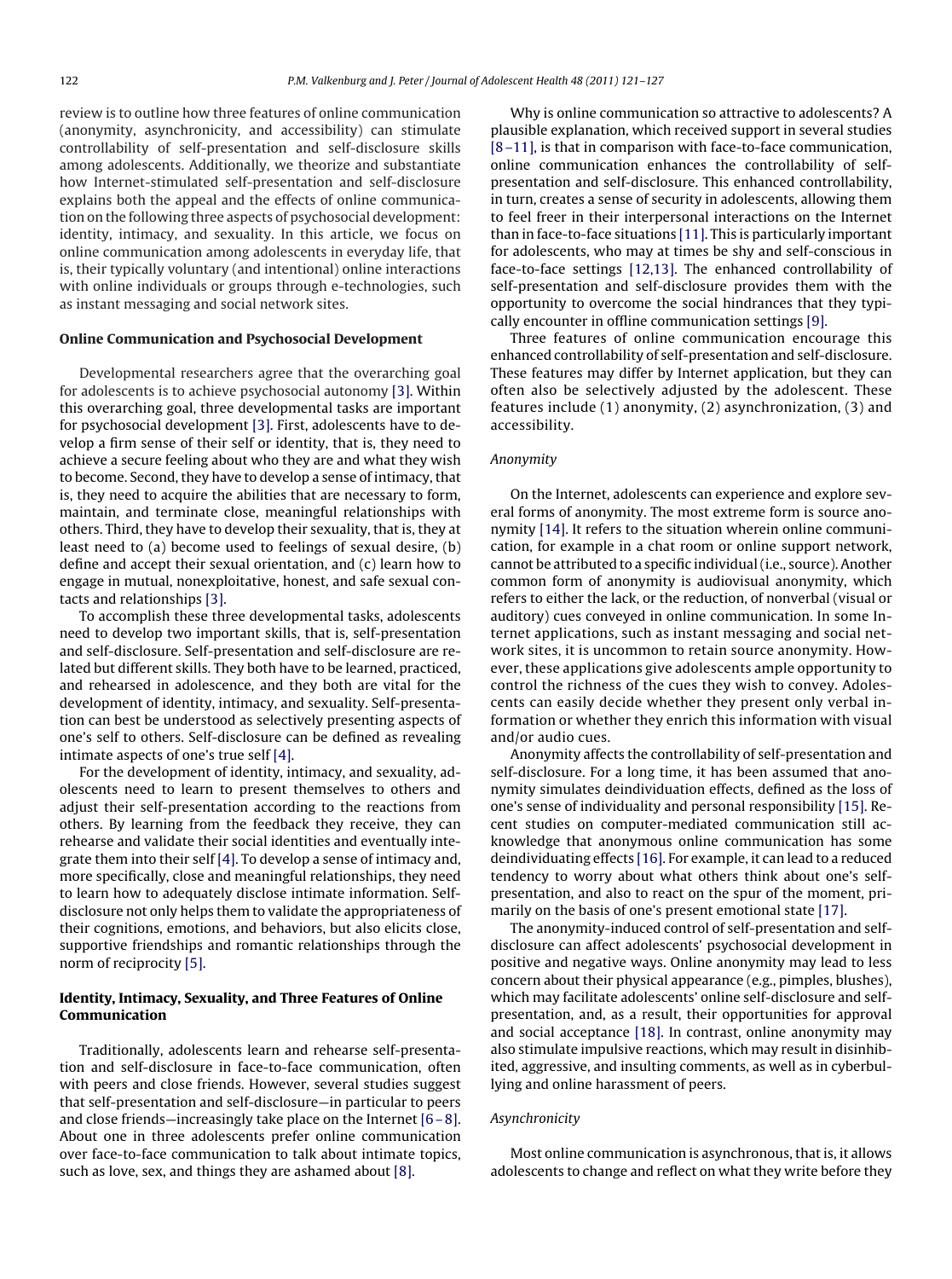send their messages. Even in applications, such as instant messaging, adolescents first have to press the "send button" before they can transmit a message to a communication partner. Therefore, in most types of online communication, the level of editability is higher than that in face-to-face communication, in which communication can only be adjusted afterward rather than before it is transmitted [\[19\].](#page-5-0) Asynchronicity appears particularly beneficial for adolescents who are shy and self-consciousness, those who feel physically unattractive, those who are easily embarrassed, and those who have a tendency to be quiet and timid at offline social gatherings [\[20\].](#page-5-0)

The high level of editability of online communication can be used or misused. Asynchronicity and the resulting editing possibilities have been shown to allow adolescents to carefully think about and edit information, and by doing so, optimize their self-presentation and self-disclosure [\[19\].](#page-5-0) Conversely, it also allows them to tailor information meticulously such that it may become particularly painful for a target or online victim.

## *Accessibility*

Adolescents have always turned to the media for information related to identity, intimacy, and sexuality [\[21\].](#page-5-0) However, never before did they have such abundant opportunities to find, create, and distribute identity-, intimacy-, and sex-related information. They can easily choose their audience and communication partners and share ideas with like-minded people. The easy accessibility of persons, for example on social network sites, allows adolescents to interact with peers whom they may not have seen for a long time or whom they cannot meet easily in their lives. Similarly, adolescents can conveniently spread information about themselves among a wide variety of people. This enables them to control their self-presentation and self-disclosure far more easily and efficiently than in offline communication.

Similar to other Internet features, the high accessibility of the Internet creates opportunities and risks. It allows adolescents to form close friendships with teenagers whom they would not easily meet in their offline lives, and to find support from peers with similar experiences (e.g., in health-related online support groups). Conversely, they can easily interact with individuals who many adults may not consider appropriate company for adolescents, and become the target of unwanted online solicitation [\[22\].](#page-5-0)

# **Opportunities and Risks of Online Communication: Empirical Evidence**

Anonymity, asynchronicity, and accessibility enhance adolescents' control over self-presentation and self-disclosure. This enhanced controllability, in turn, explains why the Internet is so attractive to adolescents. At the same time, it explains why it may be beneficial or risky for their psychosocial development. In the following sections of this review, we discuss the published studies on the effects of online communication on the following three aspects of psychosocial development: identity, intimacy, and sexuality. In preparing this review, we collected all relevant references up to July 2010 from Psychinfo, Web of Science, and Science Direct. Search terms included adolescents or teenagers or youth and Internet, and identity or sexuality or intimacy or self-concept or self-esteem or friendship formation or quality of friendships, or social support, or cyberbullying, or harassment. In addition, references from these publications were examined to

trace articles and published reports that were not recorded in these databases.

## **Identity Development**

Internet researchers have focused on the following two aspects of identity development: self-concept-clarity and self-esteem. Selfconcept clarity refers to the extent to which beliefs and opinions about one's self are clearly and confidently defined, internally consistent, and stable [\[23\].](#page-5-0) Self-esteem is the evaluative aspect of the self, and it usually refers to how adolescents value their self-worth [\[13,24\)](#page-5-0).

## *Self-concept clarity*

The risks of online communication on self-concept clarity are outlined in two opposite hypotheses: the self-concept fragmentation and the self-concept unity hypothesis. The fragmentation hypothesis states that the ease with which possible identities can be crafted online may fragment adolescents' personalities. Moreover, the many possibilities for new relationships may confront them with people and ideas that may further disintegrate their already fragile personalities [\[25,26\].](#page-6-0) The self-concept unity hypothesis states that the Internet gives adolescents more opportunities than ever to interact with people from different backgrounds. As a result, adolescents can validate their identities against a vastly expanded social sounding board, which in turn may stimulate their self-concept clarity [\[27\].](#page-6-0)

To our knowledge, three survey studies have investigated the effect of the Internet on the self-concept clarity among adolescents [\[28 –30\].](#page-6-0) These studies have yielded indecisive results. Two studies have shown that frequent Internet use or online identity experiments (i.e., pretending to be someone else) was associated with a less stable self-concept [\[29,30\].](#page-6-0) However, more rigorous, multivariate analyses demonstrated the spuriousness of this association as soon as other variables, such as loneliness and social anxiety, were included in the model [\[28\].](#page-6-0) Therefore, current research does not permit the conclusion that the use of the Internet improves or hinders adolescents' self-concept clarity. Other factors, such as loneliness—and thus the lacking opportunity to learn about one's self in an offline social context—seem to influence adolescents' self-concept more strongly than use of Internet [\[28,30\].](#page-6-0)

#### *Self-esteem*

All theories on self-esteem agree that there is a universal desire among human beings to maintain, protect, and enhance their self-esteem [\[31\].](#page-6-0) Two important predictors of self-esteem are the control over one's environment and approval and acceptance from others [\[13,32,33\].](#page-5-0) Online communication may provide adolescents with both. As discussed in the previous section, online communication enables adolescents to control what they want others to know about them. They can create or modify the presentation of themselves, and they can choose the pace, breadth, and depth of self-disclosure. By experimenting with their self-presentation and self-disclosure, they can optimize the reactions and feedback from their peers and thus enhance their self-esteem.

Several studies have investigated the relationship between (different forms of) online communication and self-esteem among adolescents [\[7,18,34,35\].](#page-5-0) Most of these studies, especially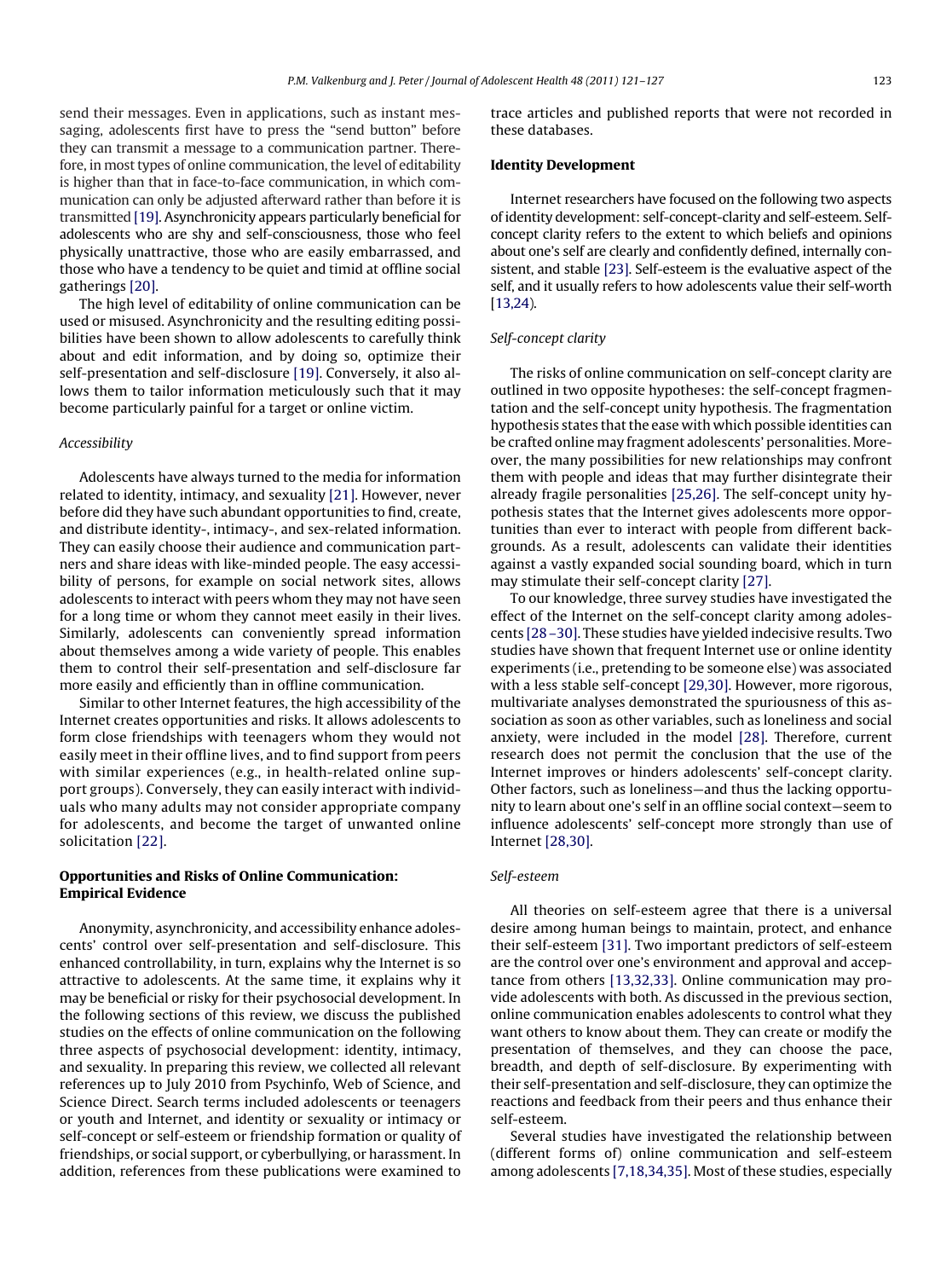those that focused on blogs and social network sites, have shown that online communication increases adolescents' self-esteem. For example, in a study that combined a survey of adolescents in the United States with the analyses of their personal homepages and blogs, Schmitt et al. [\[7\]](#page-5-0) found that adolescents indeed experienced a sense of mastery and control through the creation of homepages and blogs. This sense of mastery and control, in turn, was associated with higher self-esteem.

Focusing on the use of social network sites by Dutch adolescents, Valkenburg et al. [\[18\]](#page-5-0) also reported positive effects on their self-esteem. They found that the more often adolescents used social network sites, the more often they received reactions; and the more reactions they received, the more positive these reactions became. Eventually, these positive reactions led to a higher self-esteem. Because the majority of reactions to the online profiles were positive, most adolescents benefited from the use of social network sites. However, among 7% of the adolescents, the reactions on their profile were mostly negative and their online self-presentation decreased their self-esteem.

The aforementioned studies point to a positive relation between adolescents' communication-oriented Internet activities and their self-esteem. However, none of these studies dealt with compulsive forms of Internet use such as an unhealthy attachment to Internet applications [\[36\].](#page-6-0) There is consistent evidence that compulsive Internet use—for instance, an inability to regulate the time spent online or the replacement of face-to-face activities with online activities—is negatively related to selfesteem [\[37,38\].](#page-6-0) In summary, online communication seems to be beneficial for self-esteem unless it is compulsive.

#### **Intimacy Development**

Research has focused on the opportunities of online communication for the following two aspects of intimacy development: friendship formation and the quality of existing friendships. It has dealt with a potential downside of online communication for intimacy development, that is, cyberbullying.

## *Formation of friendships*

Research on the effects of the Internet on friendship formation has revolved around two hypotheses. The rich-get-richer hypothesis proposes that especially adolescents who already have strong social skills will benefit from the Internet when it comes to formation of friendships [\[39,40\].](#page-6-0) The social compensation hypothesis states that the Internet is particularly beneficial for lonely and socially anxious adolescents. Because of the controllability of online communication, these adolescents more easily disclose themselves while being online, which eventually facilitates the formation of friendships [\[39 – 41\].](#page-6-0)

The rich-get-richer hypothesis generally received more support than the social compensation hypothesis. There is evidence that, overall, socially anxious and lonely adolescents turn to the Internet for online communication less often than nonsocially anxious and nonlonely adolescents [\[42,43\].](#page-6-0) However, as predicted by the social compensation hypothesis, lonely and socially anxious adolescents do seem to prefer online communication to face-to-face communication [\[40,44\].](#page-6-0) They also more strongly value the controllability of online communication than nonsocially anxious and nonlonely adolescent respondents [\[45\].](#page-6-0) This suggests that although socially anxious and lonely adolescents favor online communication over face-to-face communication, this preference does not necessarily lead to new friendships.

#### *Quality of existing friendships*

Research on the effects of online communication on the quality of adolescents' existing friendships has also revolved around two hypotheses. The displacement hypothesis states that online communication impairs adolescents' quality of existing friends, because it displaces the time that could be spent in more meaningful interactions with offline friends [\[46 – 48\].](#page-6-0) Because online contacts are seen as superficially weak-tie relationships that lack feelings of affection and commitment, the Internet is believed to reduce the quality of existing friendships among adolescents.

In contrast, the stimulation hypothesis emphasizes that more recent Internet-based communication technologies are designed to encourage communication with existing friends. As a result, much of the time spent on online communication is used to maintain and deepen existing friendships, which eventually enhances their closeness [\[49,50\].](#page-6-0)

Overall, the stimulation hypothesis has received more support than the displacement hypothesis [\[9\].](#page-5-0) However, the positive effects on the quality of friendships are conditional. They have been found only when online communication is not anonymous, and when adolescents use the Internet primarily to communicate with their existing friends [\[51,52\].](#page-6-0) Its use primarily for entertainment goals (e.g., playing online games, surfing) and communication with strangers seems to hinder the quality of friendships [\[43,53,54\].](#page-6-0)

In a longitudinal study, Valkenburg and Peter demonstrated that the positive effects of Internet can be explained by enhanced online self-disclosure. Their Internet-enhanced self-disclosure hypothesis is based on three assumptions. First, online communication creates a safe space that facilitates online self-disclosure. Second, higher online self-disclosure stimulates the quality of friendship among adolescents. Third, online self-disclosure mediates the direct relationship between online communication and the quality of friendship. These three assumptions received support in the study [\[2\].](#page-5-0)

Although the bulk of evidence points to a stimulation effect, some studies have yielded no significant relationship between online communication and the quality of friendships [\[55–57\].](#page-6-0) Finally, there is research available in support of the displacement hypothesis. However, these latter studies were typically conducted in the early days of the Internet [\[46,50,55\].](#page-6-0) At that time, it was still hard to maintain one's existing social network on the Internet because the greater part of this network was not yet online. At present, the vast majority of adolescents in Western countries have access to the Internet. At such high access rates, a negative effect of the Internet on the quality of friendships is less likely because adolescents have far more opportunities to maintain their existing friendships through the Internet.

## *Cyberbullying*

An important risk on online communication is the increasing number of cyberbullying incidents among adolescents, with victimization rates being as high as 53% in some studies [\[58 – 60\].](#page-6-0) Cyberbullying occurs when Internet-based applications are used to systematically intimidate or insult a person so as to humiliate, embarrass, or hurt that person. Similar to offline bullying, cyberbullying involves intentional repetitive actions and psychologi-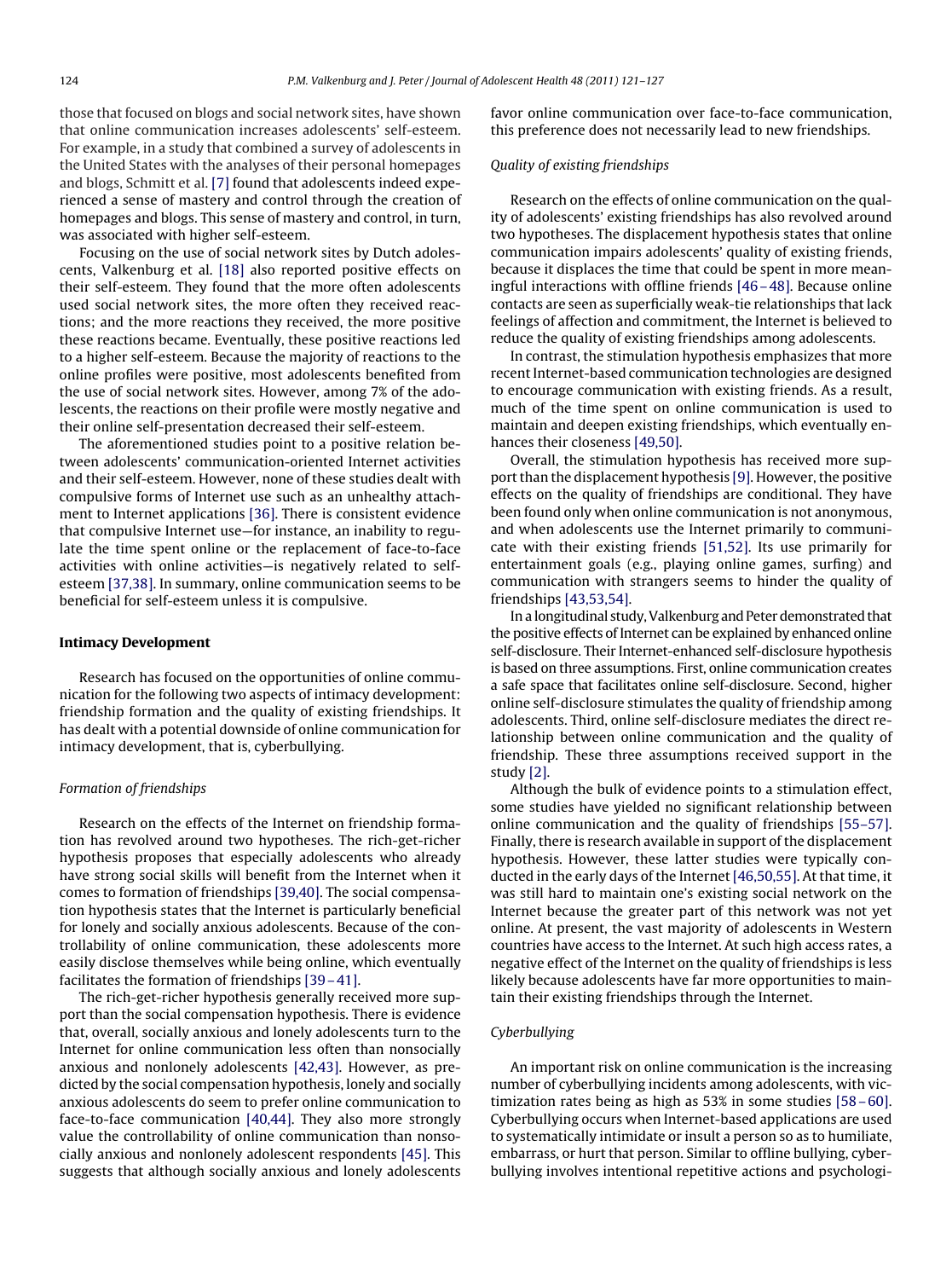cal violence. Cyberbullying is likely to be enhanced by the following three features of online communication: anonymity, asynchronicity, and accessibility. Together, these features may stimulate (a) disinhibited behavior; (b) diminished confrontation of the cyberbully with the immediate effect of the act; and (c) the easy accessibility and long-term retrievability of digital manifestations of cyberbullying [\[61\].](#page-6-0)

Correlational studies among teenagers in the United States have shown that being the victim of cyberbullying is associated with many psychosocial attributes, such as increased social anxiety [\[62\],](#page-6-0) psychological distress [\[63\],](#page-6-0) and symptoms of depression [\[64\].](#page-6-0) Other studies suggested that victimization in cyberbullying is related to aggressive tendencies, poor anger management, and problems at school [\[65,66\].](#page-6-0) However, none of the available studies has decisively demonstrated whether the various psychosocial problems are the cause or result of cyberbullying. There is a vital need for experimental and longitudinal research into the antecedents and consequences of cyberbullying [\[59,60\].](#page-6-0)

## **Sexual Development**

Research on the effects of the Internet on the sexual development adolescents has been burgeoning in the past years. We focus on the following two aspects of sexual development: sexual self-exploration and online sexual solicitation.

## *Sexual self-exploration*

Research on the opportunities of online communication for the sexual development of adolescents has shown that it facilitates their sexual self-exploration. Because of the possibility of anonymous communication on the Internet, adolescents can address sensitive sexual issues more easily than in face-to-face communication. For example, adolescents frequently use the Internet to obtain advice about sexual health issues [\[67\]](#page-6-0) and to discuss moral, emotional, and social issues related to teenage sex [\[68\].](#page-6-0) Online communication as a relatively safe means of exploring sensitive issues is particularly important for gay and lesbian youth. Because same-sex attraction is still associated with considerable repercussions and distress, many gay and lesbian adolescents use the Internet for discussing problems surrounding their sexual orientation, to come out, and to practice the public acknowledgment of their sexual orientation [\[69 –71\].](#page-6-0)

#### *Online sexual solicitation*

Online communication, especially about sexual issues, may present adolescents with the risk of unwanted sexual online solicitation and harassment. Although, according to a U.S. study, incidences of unwanted sexual solicitation have declined in comparison with the early years of the Internet, 4% of adolescents still report aggressive sexual solicitation [\[72\].](#page-6-0) Adolescents who are most at risk for unwanted sexual solicitation are boys who are gay or those who are uncertain about their sexual orientation; adolescents who have been sexually or physically abused; teenagers who also engage in other risky offline or online behavior; and youth who frequently visit chat rooms and talk online with strangers about sex [\[22\].](#page-5-0) Therefore, researchers agree that prevention and programs that will increase awareness have to be targeted at these particular groups of adolescents.

## **Conclusions, Shortcomings, and Future Research**

Existing research suggests several opportunities of online communication, such as enhancement of self-esteem, increased opportunities for formation of friendships, enhanced quality of existing friendships, and enhanced opportunities for sexual selfexploration. It has also clearly revealed some risks including cyberbullying and sexual online solicitation. Research has also shown that the Internet is neither a place where adolescents are exclusively confronted with risks that they cannot handle, nor a place that, in itself and automatically, creates opportunities for positive psychosocial development. The nature of effects of online communication on identity, intimacy, and sexuality are associated with at least five of the following factors: (1) the predominant use of online communication (i.e., whether it is anonymous); (2) the communication partner (friend or stranger); (3) the type of use (compulsive or noncompulsive); (4) the timeline of data collection (i.e., the effects were more negative in the early stages of the Internet); and (5) motivation of adolescents to use a particular technology (e.g., for communication or entertainment).

Although the effect of online communication on psychosocial development thus depends on technological, situational, and personal factors, our review suggests that an adequate understanding of the psychosocial development of present-day adolescents can no longer ignore their online communication. The thesis that media increase the possibilities for self-socialization among adolescents is not new [\[73\].](#page-6-0) However, never before did adolescents have such a chance to explore their identities with such a multiplicity of means and without supervision by traditional socialization agents, such as parents and schools. Overall, our review suggests that this does not necessarily have to be a cause of concern, but it certainly raises important questions about the future role of parents and schools in the psychosocial development of adolescents.

The research we reviewed has debunked several myths about the relation between adolescents' online communication and their psychosocial development. At the same time, the reviewed research has led to many new insights that enrich our knowledge on this issue. We have reviewed a rather new line of research. The first studies appeared only in the second half of the 1990s. There are several challenges in this new line of research that should be addressed in future studies. First, several existing studies have not paid sufficient attention to adequate sampling procedures and sample constitution. In particular, online surveys are often based on self-selected samples. The lack of truly random samples endangers the generalizability of the results. Moreover, there is a tendency to generalize from samples of college students, that is, emerging adults to adolescents. From a developmental perspective, this is problematic, especially when adolescent-specific processes, such as identity, intimacy, and sexuality are investigated.

Second, many studies were based on cross-sectional designs. This calls into question whether the effect of online communication on psychosocial development of adolescents has been studied rigorously enough. For the further development of the field, it is essential that more internally valid designs be chosen. Although several studies that are based on longitudinal designs have already emerged recently [\[2,42,74\],](#page-5-0) there is a vital need for experimental research as well.

Third, existing research sometimes tends to conflate different types of Internet use. As our review has shown, it is crucial that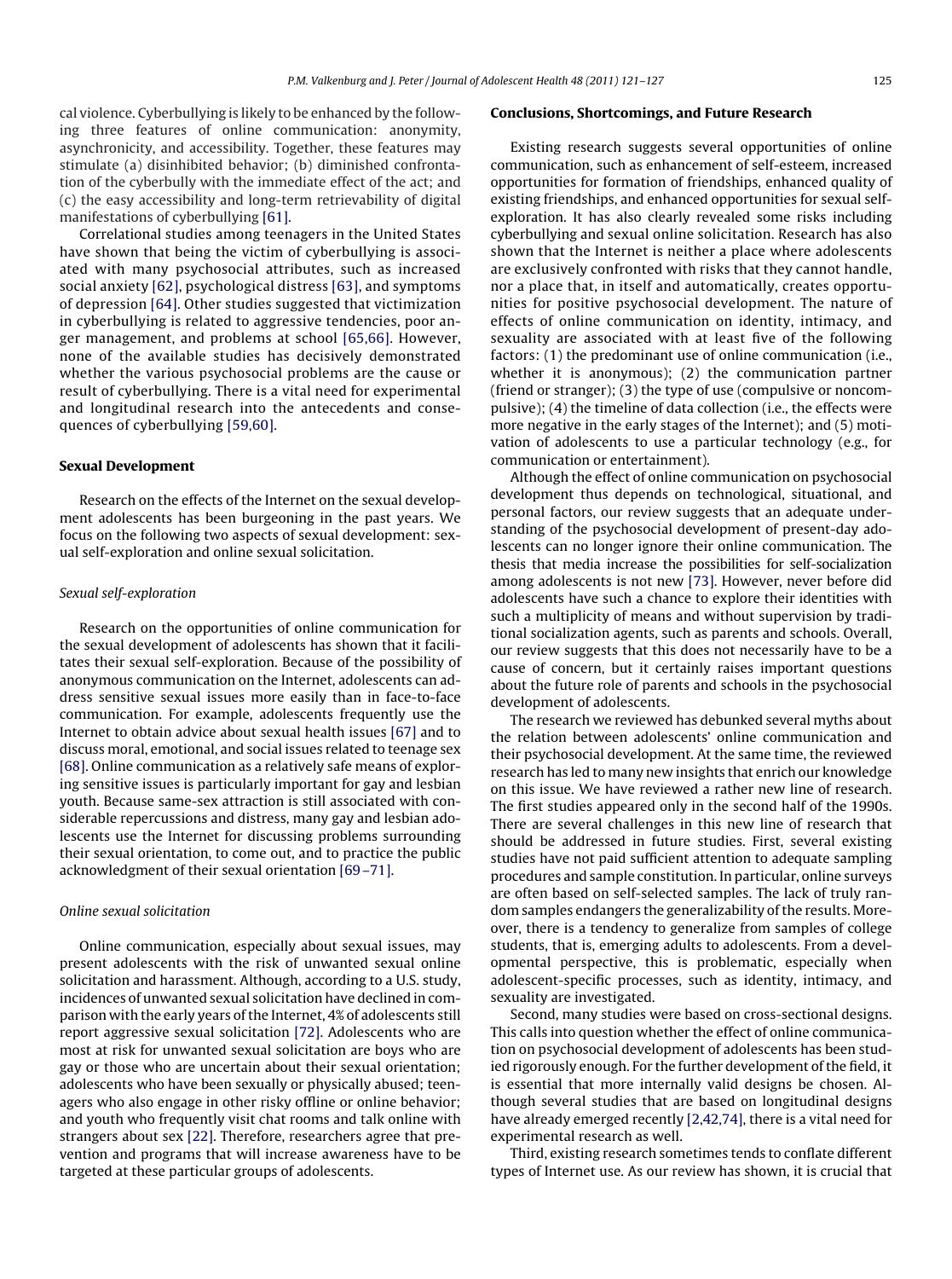<span id="page-5-0"></span>different types of Internet use and online communication should be conceptually distinguished and assessed separately in their operational translation. For the valid assessment of different types of Internet use and online communication, it may be necessary to go beyond traditional self-reported frequency estimates in surveys. These estimates are prone to several distortions, ranging from memory errors to social-desirability biases. Alternative methods, such as the media diary method, have elicited promising results [\[75\],](#page-6-0) but are still rarely applied.

Fourth, much of the existing research has focused on rather simple main effects of Internet communication on the psychosocial development of adolescents. Although this focus may be understandable given the novelty of the field, it keeps us from a more nuanced view on the processes that underlie these effects. Moreover, it obstructs our view on individual differences in these effects. It will be important to design future research that will help us determine which teens will benefit from online communication, and which may be harmed. Only if we understand individual differences in the use and effects of online communication will we be able to design interventions that target different (subgroups of) adolescents.

This article discussed the effects of the use of online communication technologies on three aspects of the psychosocial development of adolescents: identity, intimacy, and sexuality. We did not include the studies on the effects of the Internet on other variables that are potentially related to the psychosocial development of adolescents, such as their physical health behavior. A simple reason for this omission is that, to our knowledge, such studies have not yet been published. The past years have witnessed a wealth of studies on the effects of web-based interventions on health behavior [\[76 –78\].](#page-6-0) Although reviewing this line of studies was beyond the scope of our review, future research on the effects of online communication among adolescents should benefit from the insights developed in these intervention studies, and should be used in future theories and research on the psychosocial effects of adolescents' voluntary online communication.

In conclusion, the empirical research to date has shown that adolescents can use the same technologies, both in a positive as well as in a negative way. For example, instant messaging can help them exchange intimate information with their close friends, thereby stimulating the quality of these friendships. However, it is also widely used for cyberbullying and online harassment. Likewise, online social support groups can help adolescents with social or health problems, but at the same time they can also result in dangerous interactions with strangers [\[79\].](#page-6-0)

An important challenge both for future Internet researchers, health care professionals, and parents is to understand how to enhance the opportunities of online communication while managing its risks. However, research on this topic has not yet been developed enough to provide us with clear-cut answers. Moreover, there is reason to believe that attempts to intervene into adolescents' online communication may backfire because adolescents may consider such attempts to be an intrusion into their autonomy and privacy. For example, a recent study has shown that two-thirds of adolescents (12 - to 19-years-olds) hide their online activities from their parents. About the same percentage of adolescents report that they mind their parents monitoring their use of the Internet [\[80\].](#page-6-0) Thus, if professionals and parents want to help their teenagers to deal with the opportunities and risks of online communication, a

good start may be to realize that psychosocial problems that originate through online communication often resemble those found in the offline lives (e.g., frustration resulting from romantic relationships, disappointing friendships, social exclusion). As a result, it is advisable that strategies against potentially adverse consequences of online communication be developed similar to those that have proven to be successful in solving the problems that adolescents encounter offline.

## **Acknowledgments**

The research on which this paper is based was funded by the Netherlands Organization for Scientific Research NWO.

#### **References**

- [1] Jones S, Fox S. Generations online in 2009. Washington, DC: Pew Internet and American Life Project, 2009.
- [2] Valkenburg PM, Peter J. The effects of instant messaging on the quality of adolescents' existing friendships: A longitudinal study. J Commun 2009;59: 79 –97.
- [3] Steinberg L. Adolescence, 8th edition. Boston, MA: McGraw Hill, 2008.
- [4] Schlenker BR. Self-identification: Toward the integration of the private and public self. In: Baumeister RF, ed. Public Self and Private Self. New York, NY: Springer-Verlag, 1986:21– 62.
- [5] Buhrmester D, Prager K. Patterns and functions of self-disclosure during childhood and adolescence. In: Rotenberg KJ, ed. Disclosure Processes in Children and Adolescents. Cambridge, UK: Cambridge University Press, 1995:10 –56.
- [6] Davis K. Coming of age online: The developmental underpinnings of girls' blogs. J Adolesc Res 2010;25:145–71.
- [7] Schmitt KL, Dayanim S, Matthias S. Personal homepage construction as an expression of social development. Dev Psychol 2008;44:496 –506.
- [8] Schouten AP, Valkenburg PM, Peter J. Precursors and underlying processes of adolescents' online self-disclosure: Developing and testing an "Internetattribute-perception" model. Media Psychol 2007;10:292–314.
- [9] Valkenburg PM, Peter J. Social consequences of the internet for adolescents: A decade of research. Curr Dir Psychol Sci 2009;18:1–5.
- [10] Walther JB. Interpersonal effects in computer-mediated communication: A relational perspective. Commun Res 1992;19:52–90.
- [11] Walther JB. Computer-mediated communication. Impersonal, interpersonal, and hyperpersonal interaction. Commun Res 1996;23:3– 43.
- [12] Elkind D, Bowen R. Imaginary audience behavior in children and adolescents. Dev Psychol 1979;15:38 – 44.
- [13] Harter S. The Construction of the Self: A Developmental Perspective. New York, NY: Guilford Press, 1999.
- [14] Qian H, Scott CR. Anonymity and self-disclosure on Weblogs. J Comput Mediat Commun 2007;12:1428 –51.
- [15] Diener E. Deindividuation, self-awareness, and disinhibition. J Pers Soc Psychol 1979;37:1160 –71.
- [16] Joinson AN. Self-disclosure in computer-mediated communication: The role of self-awareness and visual anonymity. Eur J Soc Psychol 2001;31: 177–92.
- [17] Joinson AN. Knowing me, knowing you: Reciprocal self-disclosure in internet-based surveys. Cyberpsychol Behav 2001;4:587–91.
- [18] Valkenburg PM, Peter J, Schouten AP. Friend networking sites and their relationship to adolescents' well-being and social self-esteem. Cyberpsychol Behav 2006;9:584 –90.
- [19] Walther JB. Selective self-presentation in computer-mediated communication: Hyperpersonal dimensions of technology, language, and cognition. Comput Human Behav 2007;23:2538 –57.
- [20] Chan MC. Shyness, sociability, and the role of media synchronicity in the use of computer-mediated communication. Paper presented at the Annual Meeting of the International Communication Association, Chicago, IL, May 20, 2009.
- [21] Subrahmanyam K, Smahel D, Greenfield P. Connecting developmental constructions to the internet: Identity presentation and sexual exploration in online teen chatrooms. Dev Psychol 2006;42:395– 406.
- [22] Wolak J, Finkelhor D, Mitchell KJ, Ybarra ML. Online "predators" and their victims—Myths, realities, and implications for prevention and treatment. Am Psychol 2008;63:111–28.
- [23] Campbell JD. Self-esteem and clarity of the self-concept. J Pers Soc Psychol 1990;59:538 – 49.
- [24] Harter S. The development of self-representations during childhood and adolescence. In: Leary MR, Tangney JP, eds. Handbook of Self and Identity. New York, NY: Guilford Press, 2003:610 – 42.